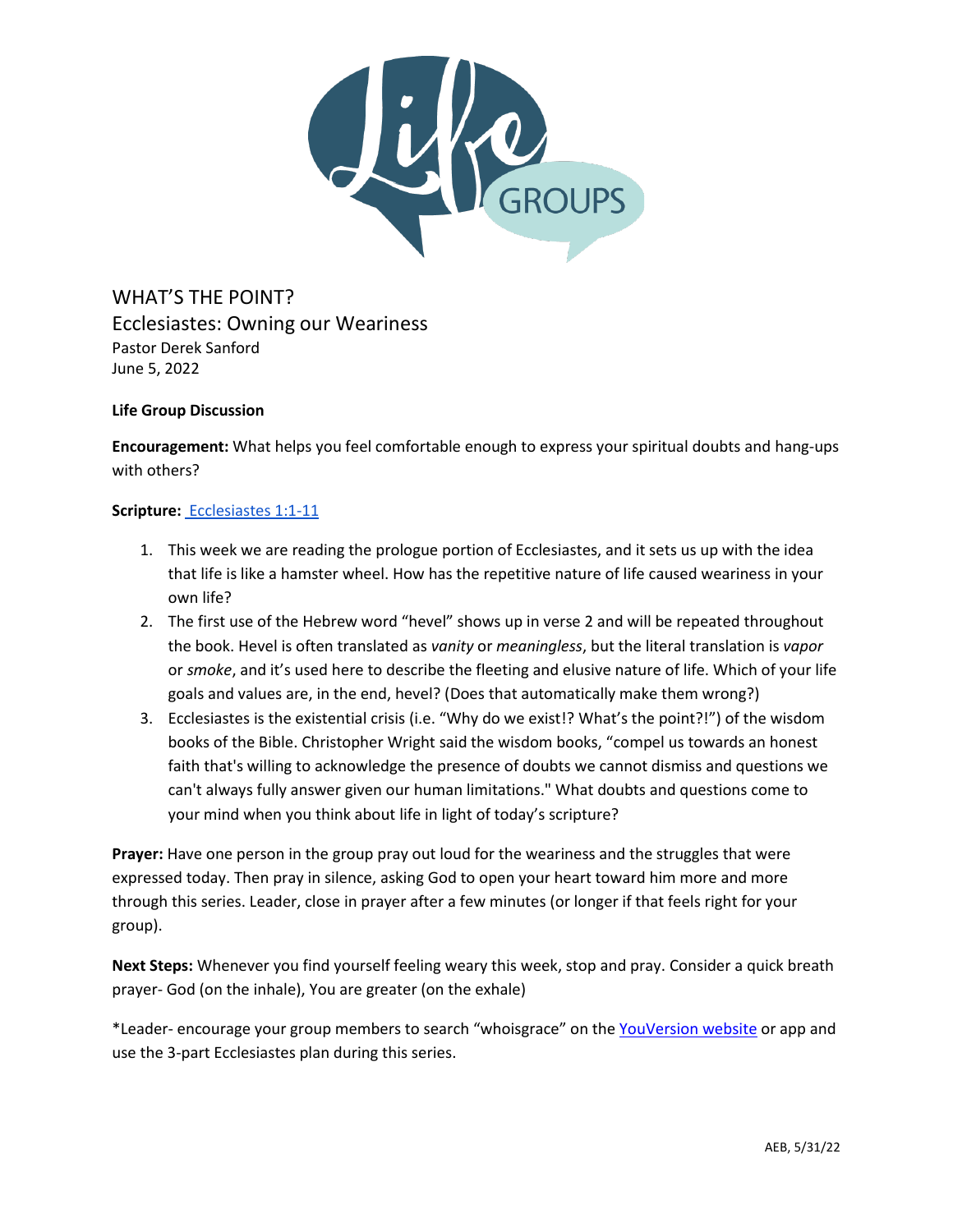

WHAT'S THE POINT? Ecclesiastes: The Quest for Wisdom Pastor Sarah Burtt June 12, 2022

# **Life Group Discussion**

**Encouragement:** What's the most serendipitous (randomly lucky) thing that's ever happened to you?

## **Scripture:** [Ecclesiastes 1:12-18](https://www.biblegateway.com/passage/?search=Ecclesiastes+1%3A12-18&version=ESV)

- 1. What's the point of wisdom?
- 2. On Q's quest for wisdom, he finds that wisdom only takes you so far before you hit a dead end. Why is Ecclesiastes a necessary correction to the book of Proverbs that directly precedes it?
- 3. How are the lives of the wise and the foolish different, and how are they the same?
- 4. If God is just, what does Q's quest for wisdom reveal to us about the justice of God?
- 5. Q's quest for wisdom pushes us to delight in God more than we delight in life. How does that challenge your current state of living?

**Prayer:** It's still good to ask God for wisdom with the understanding that it doesn't guarantee smooth sailing. Share prayer requests for an area in your life where you need more wisdom. Go in a circle and pray for the person on your right. Leader, close with this prayer:

"God, you guide the humble and light the path of the godly. In our doubts and uncertainties, give us the wisdom to ask what you want us to do. Through your Spirit of wisdom, save us from deceptions, foolishness, and temptation. Help us walk in the light without stumbling, through Jesus Christ our Lord. Amen." *(This prayer has been adapted from the Book of Common Prayer's prayer for guidance.)*

**Next Steps:** Find Your Chair this week and ask the Spirit to give you wisdom and understanding that only comes from knowing Jesus.

\*Leader- encourage your group members to search "whoisgrace" on the [YouVersion website](https://my.bible.com/search/plans?query=whoisgrace) or app and use the 3-part Ecclesiastes plan during this series.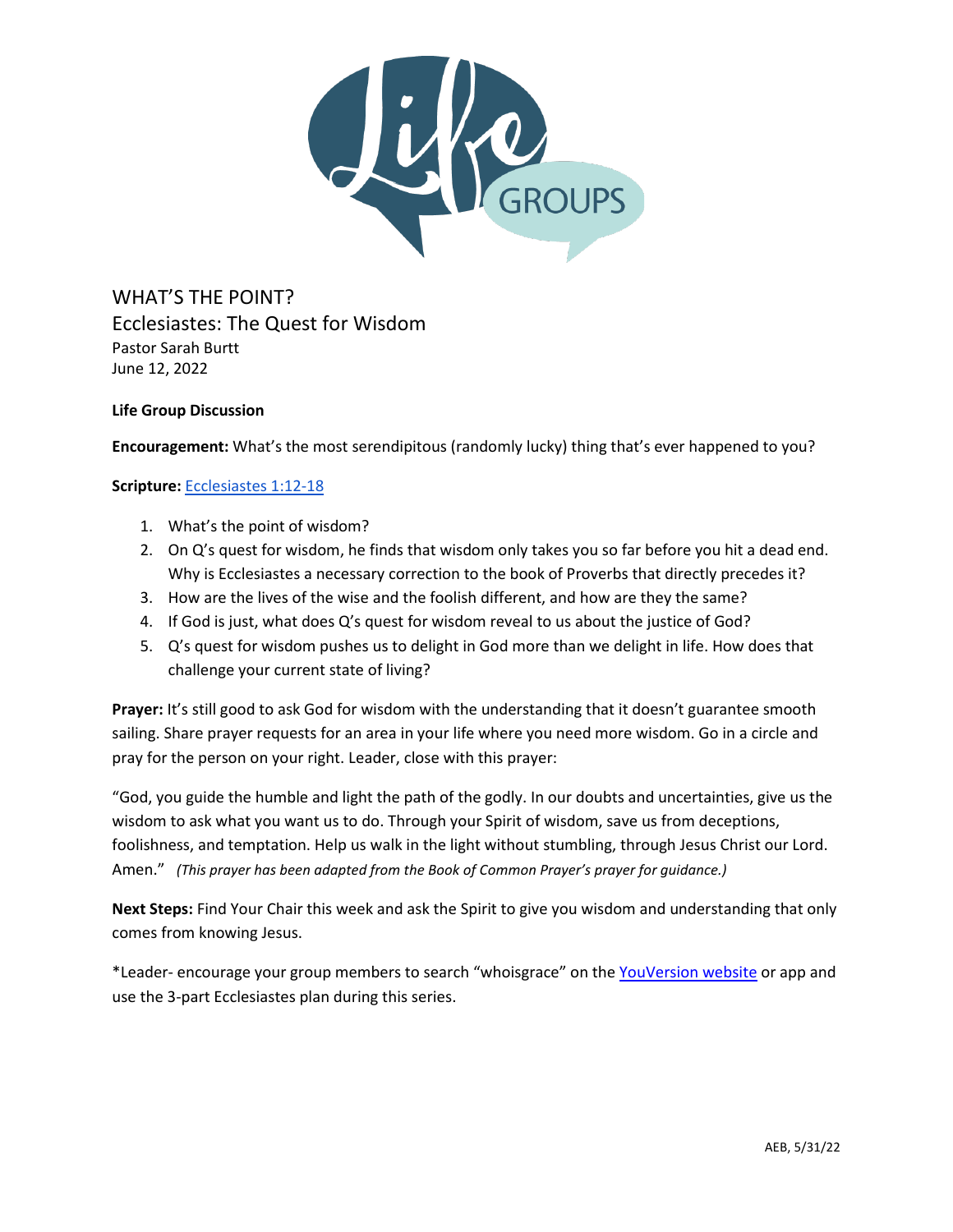

WHAT'S THE POINT? Ecclesiastes: The Quest for Success Pastor Sarah Burtt June 19, 2022

# **Life Group Discussion**

**Encouragement:** What part of this Ecclesiastes series has stuck out to you the most so far?

**Scripture:** [Ecclesiastes 2:18-26](https://www.biblegateway.com/passage/?search=Ecclesiastes+2%3A18-26&version=ESV)

- 1. How do you define success? What's the point of success?
- 2. What drives you to pursue success, however you define it?
- 3. If we spend our lives building our own little kingdoms, when we die, it's over. But if we spend our lives building God's Kingdom, when we die, it begins. How does this shift in thinking reframe the things that are "hevel" (vapor) in your life?
- 4. [Ecclesiastes 4:6](https://www.biblegateway.com/passage/?search=Ecclesiastes+4%3A6&version=ESV) says "Better is a handful of quietness than two hands full of toil and a striving after wind." Q is getting at the idea that rest or peace is far more satisfying than stacking up successes. Pastor Sarah encouraged us to work *from a place of rest* by yoking with Jesus. Read [Matthew 11:28-30.](https://www.biblegateway.com/passage/?search=Matthew+11%3A28-30&version=ESV) What does working from a place of rest look like practically for you?

**Prayer:** Ask God to give you the desire to build his kingdom more than your own. Use the Lord's prayer to launch into group prayer time. [\(Matthew 6:9-13\)](https://biblehub.com/esv/matthew/6.htm)

**Next Steps:** Choose one practical way that you will yoke with Jesus this week. Share with the group and ask for someone to check in with you.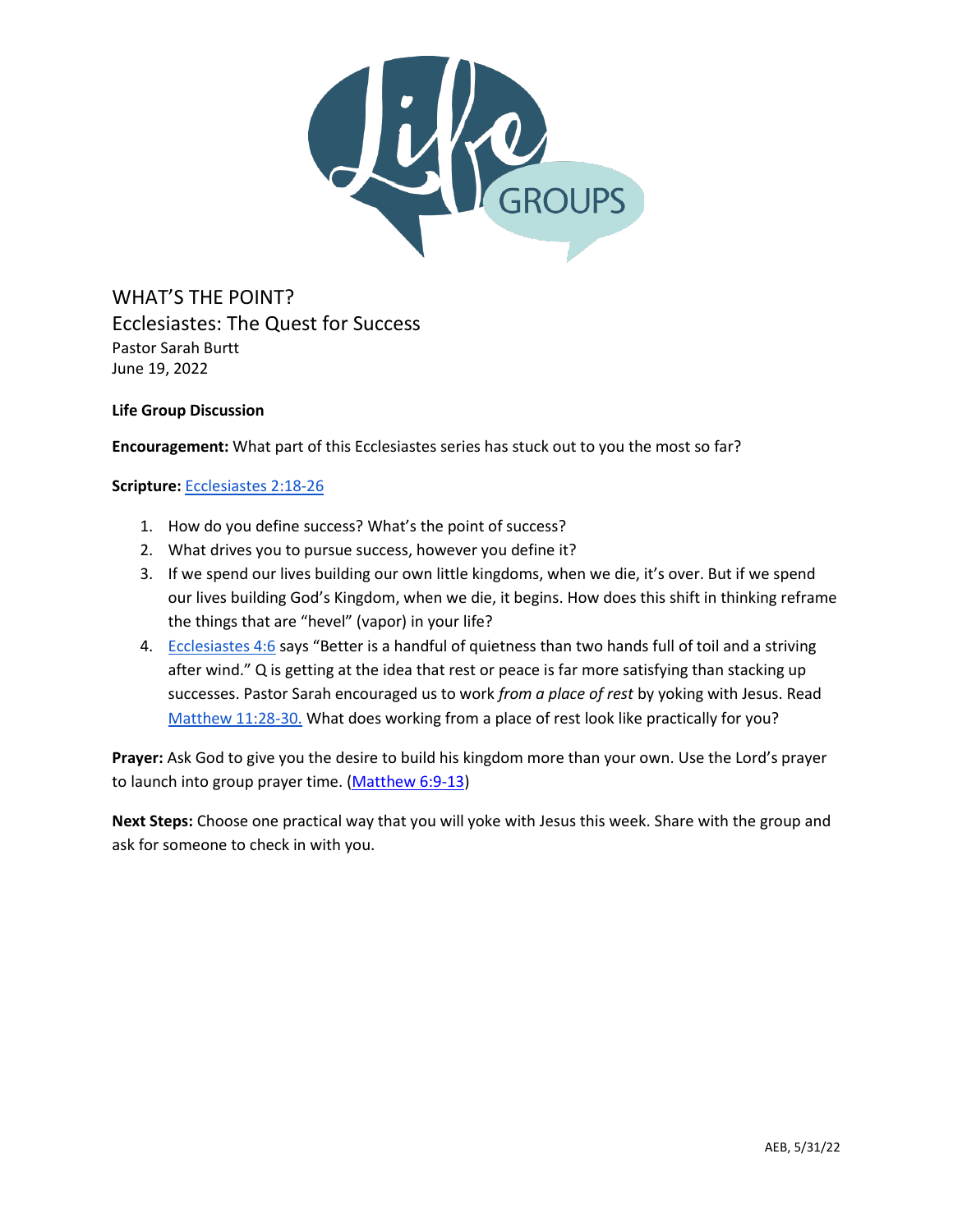

WHAT'S THE POINT? Ecclesiastes: The Quest for Pleasure Pastor Sarah Burtt June 26, 2022

## **Life Group Discussion**

**Encouragement:** What is your favorite thing to do for fun? How often do you get to do it?

### **Scripture:**

### [Ecclesiastes 2:1-11](https://www.biblegateway.com/passage/?search=Ecclesiastes+2%3A1-11&version=ESV)

- 1. What's the point of pleasure?
- 2. Q had every pleasure of his day available to him in abundance, but he still declared it all "hevel." What sort of pleasures do you indulge in that ultimately leave you feeling unsatisfied?

### [Ecclesiastes 2:24;](https://www.biblegateway.com/passage/?search=Ecclesiastes+2%3A24&version=ESV) [Ecclesiastes 3:12-13;](https://www.biblegateway.com/passage/?search=Ecclesiastes+3%3A12-13&version=ESV) [Ecclesiastes 8:15](https://www.biblegateway.com/passage/?search=Ecclesiastes+8%3A15&version=ESV)

- 3. This sentiment is scattered throughout Ecclesiastes: eat, drink, and find enjoyment in your toil. (*He includes the enjoyment of material things in 5:19 and the enjoyment of your spouse in 9:9.*) Q acknowledges that pleasures, though fleeting, are a gift from God to bring momentary joy. How does savoring little moments of joy help us live well? Which pleasures actually bring moments of true joy?
- 4. What is the difference between pursuing pleasure and savoring a moment?
- 5. How does momentary joy give us a glimpse of and hope for eternity?

**Prayer:** Thank God and give Him praise for specific things that brought you joy this week.

**Next Steps:** Set an alarm on your phone or watch to remind you to savor the moment at a random time tomorrow. See where you can find joy around you.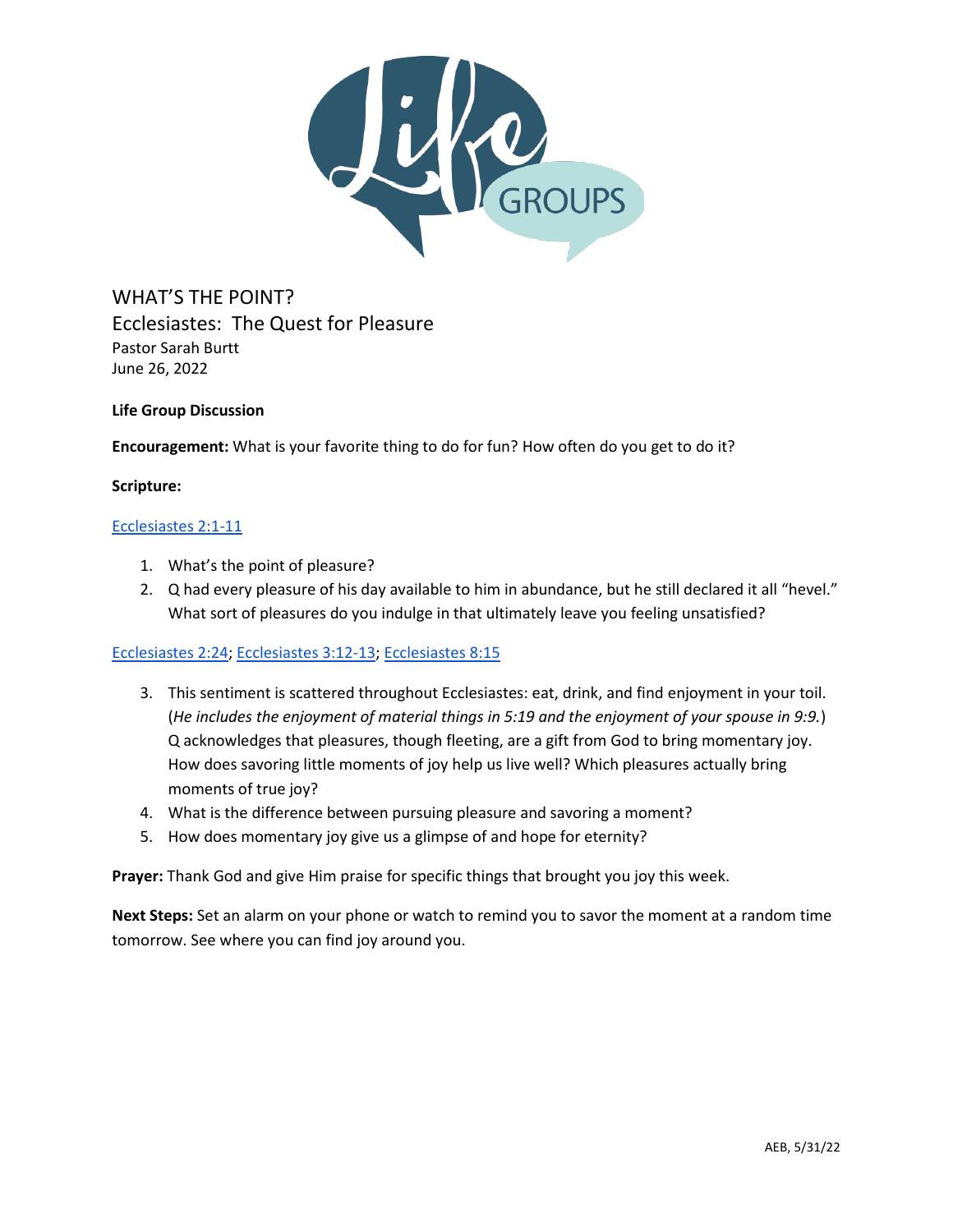

WHAT'S THE POINT? Ecclesiastes: How Death Teaches us to Live Pastor Derek Sanford July 3, 2022

**Life Group Discussion**

**Encouragement:** What is one thing you hope people say about you after you die?

**Scripture:** [Ecclesiastes 9:1-4](https://www.biblegateway.com/passage/?search=Ecclesiastes+9%3A1-4&version=ESV) and [Ecclesiastes 11:7-12:1](https://www.biblegateway.com/passage/?search=Ecclesiastes+11%3A7-12%3A1&version=ESV)

- 1. How does death motivate you to *rejoice in life* and *remember your Creator*?
- 2. The NLT study Bible commentary says that Q is "not trying to destroy all hope but to direct our hopes to the only one who can truly fulfill them and give life meaning. [Q] affirms the value of knowledge, relationships, work, and pleasure, but only in their proper place. Everything temporal must be seen in light of the eternal." How does this affect the way you will approach your relationship with God?
- 3. Q's conclusion is that the greatest futility of all is a life that has not found the reason for living. What is your reason for living? (It's ok if you're still arriving at an answer!) Do you actually live like it?

**Prayer:** Encourage your group to turn their palms upward during prayer today. Take 2 minutes for silent confession followed by 3 minutes of silently asking God to realign our hearts to His. Have a volunteer close in prayer after the 5 minutes are over.

**Next Steps:** Cut out one time-waster this week - share with the group for accountability.